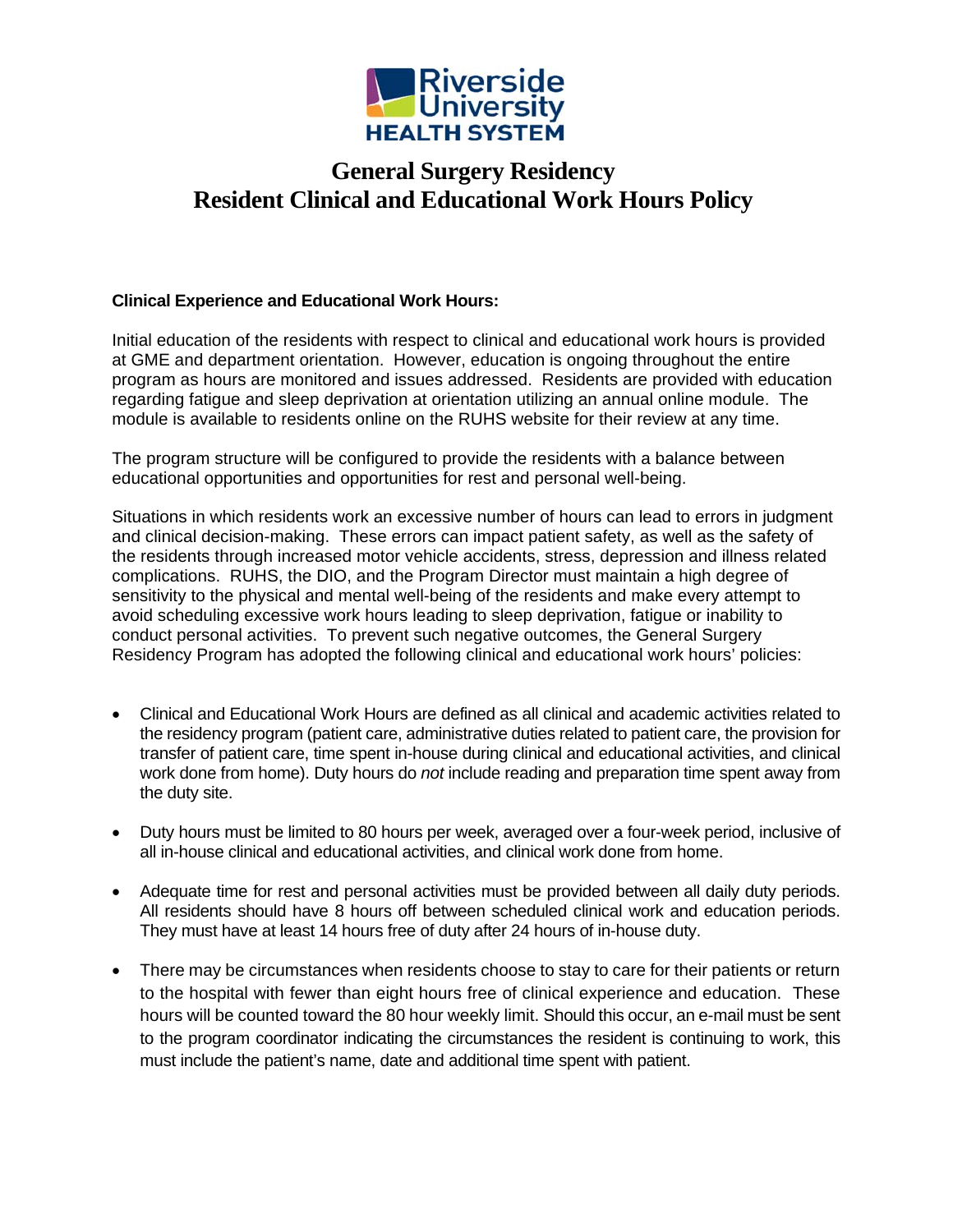- Residents must be provided with 1 day in 7 free from all educational and clinical responsibilities, averaged over a 4-week period. One day is defined as 1 continuous 24 hour period free from all clinical, educational and administrative activities. At-home call cannot be assigned on these free days.
- PGY 1 5 residents may not exceed 24 consecutive hours. Strategic napping after 16 hours between 10pm and 8am is strongly suggested. Residents may remain on duty for up to 4 additional hours for activities related to patient safety, such as transfer care of patients, and maintain continuity of medical and surgical care, and/or resident education. No new patients may be accepted after 24 hours of continuous duty.
- In rare circumstances, after handling of all other responsibilities, a resident, on their own initiative, may elect to remain or return to the clinical site in the following circumstances:
	- o To continue to provide care to a single severely ill or unstable patient.
	- o Humanistic attention to the needs of a patient or family.
	- o To attend unique educational events.

## **These additional hours of care of education must be counted towards the 80 hour weekly limit.**

- Night float must occur within the context of the 80 hour, one day off in seven requirement.
- In-house call must occur no more frequently than every third night, averaged over a 4 week period.
- *At-home call* (or pager call) is defined as call taken from outside the assigned institution. The frequency is not subject to the every third night limitation. Residents must still be provided with 1 day in 7 completely free of clinical responsibilities, averaged over a 4-week period. Time spent on patient care activities while on at-home call (both at home and when called into the hospital from home) must be counted toward the 80 hour maximum limit.
- The Program Director and the faculty monitor the demands of the at-home call in their programs, and make scheduling adjustments as necessary to mitigate excessive service demands and/or fatigue.
- Residents are to be proactive in monitoring their clinical and educational work hours. Once call schedules are received, residents should review the schedule and immediately report any potential work hour violations so that the call schedule can be revised in advance.
- Resident work hours will be checked weekly for compliance. Should violations occur, the resident will be required to complete a Work Hours Violation Report. These reports will be reviewed and signed off by the Program Director. All violations will be accessed to determine how these violations will be avoided in the future.

A report of work hours (for purposes of hours reporting, the work week runs Thursday through Wednesday) should be logged in New Innovations every Wednesday. Hours are considered delinquent as of Wednesday morning at 8am. **Residents who are delinquent in reporting hours may be suspended from duty.** Chronic non-compliance (more than three times in a quarter) will require a meeting with program director where disciplinary action will be implemented.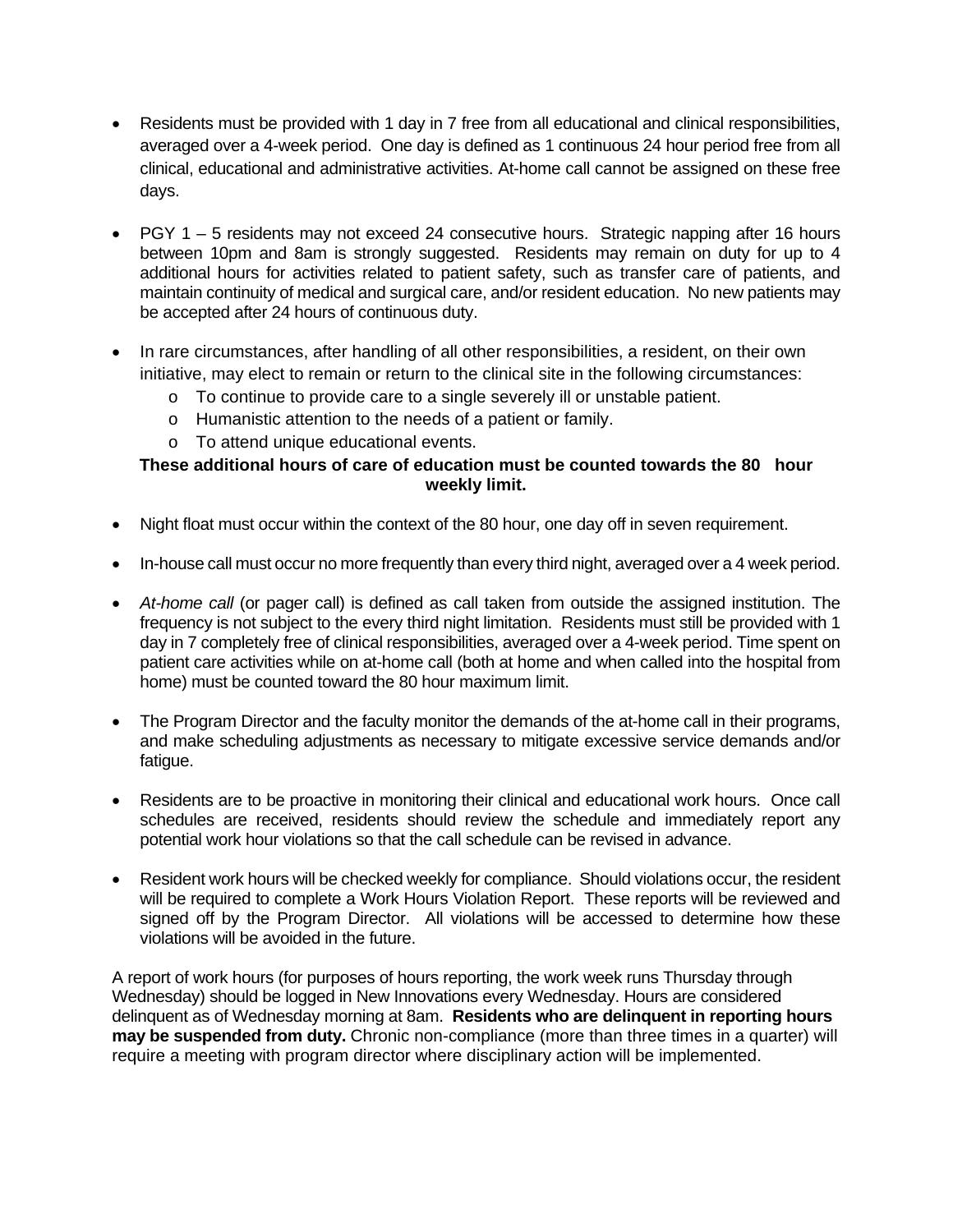Riverside University Health System requires all employees to submit a time sheet of hours worked. Hours not recorded in New Innovations may result in a delay of pay. The purpose of reporting hours is for the residency office to monitor work hours and keep them within the ACGME guidelines and to report to the RUHS Payroll Office for compensation.

The residency uses *New Innovations* to track duty/work hours to verify residents are in compliance with ACGME guidelines as noted above. Residents are required to record work hours on *New Innovations* on a weekly basis. This includes hours worked at each facility/location. *It is extremely important that hours are accurately reported.* Under- and over-reporting of hours is not allowed; it is required that all residents accurately report work hours.